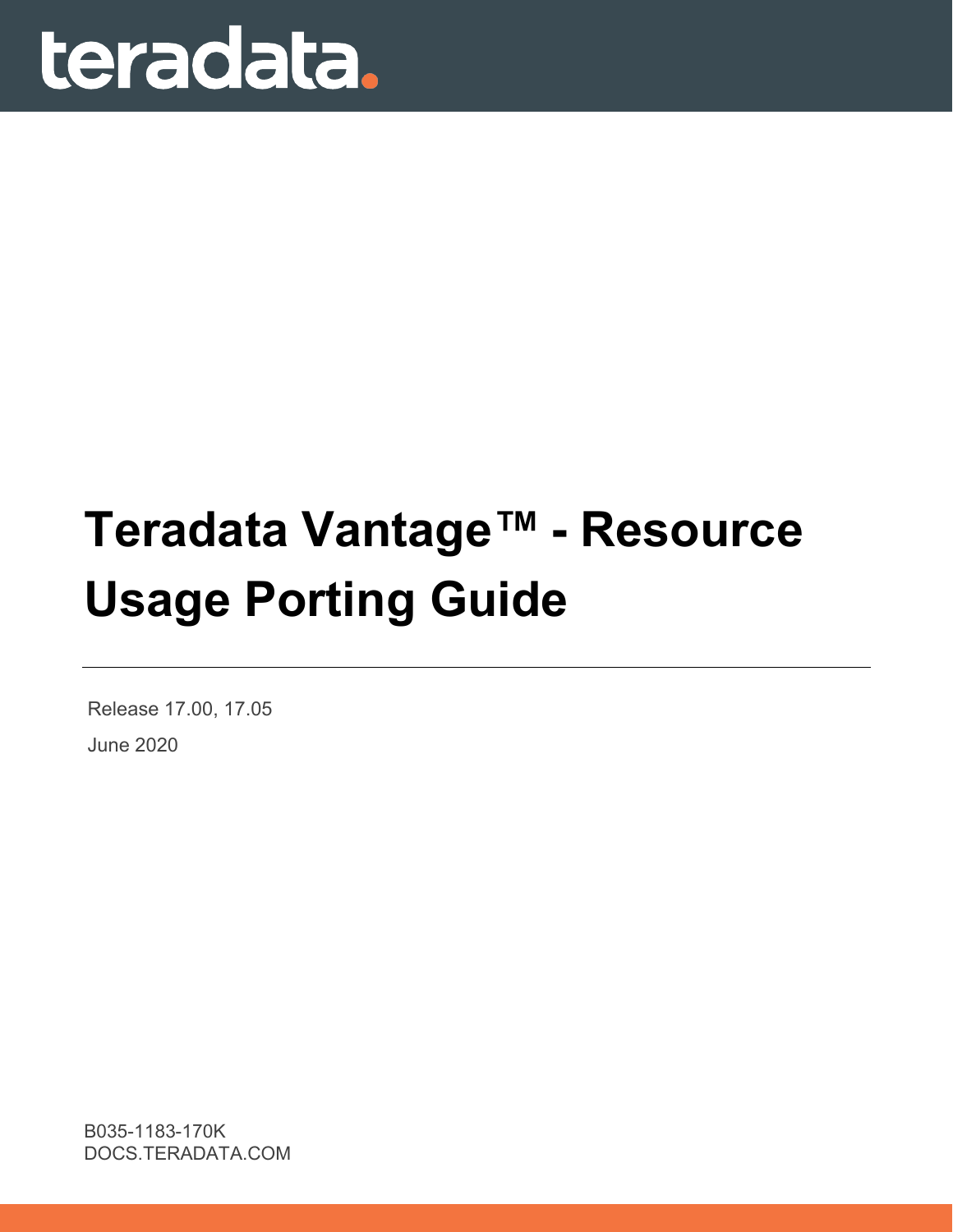#### **Copyright and Trademarks**

Copyright © 2000 – 2021 by Teradata. All Rights Reserved.

All copyrights and trademarks used in Teradata documentation are the property of their respective owners. For more information, see [Trademark Information.](https://sso.teradata.com/oam/?goto=https%3A%2F%2Finfo.teradata.com%2Fdownload.cfm%3FItemID%3D1016375)

#### **Product Safety**

| Safety type    | <b>Description</b>                                                                                                                                    |
|----------------|-------------------------------------------------------------------------------------------------------------------------------------------------------|
| <b>NOTICE</b>  | Indicates a situation which, if not avoided, could result in damage to<br>property, such as to equipment or data, but not related to personal injury. |
| <b>CAUTION</b> | Indicates a hazardous situation which, if not avoided, could result in minor or<br>moderate personal injury.                                          |
| <b>WARNING</b> | Indicates a hazardous situation which, if not avoided, could result in death or<br>serious personal injury.                                           |

#### **Warranty Disclaimer**

**Except as may be provided in a separate written agreement with Teradata or required by applicable law, the information contained in this document is provided on an "as-is" basis, without warranty of any kind, either express or implied, including the implied warranties of merchantability, fitness for a particular purpose, or noninfringement.**

The information contained in this document may contain references or cross-references to features, functions, products, or services that are not announced or available in your country. Such references do not imply that Teradata Corporation intends to announce such features, functions, products, or services in your country. Please consult your local Teradata Corporation representative for those features, functions, products, or services available in your country.

The information contained in this document may be changed or updated by Teradata at any time without notice. Teradata may also make changes in the products or services described in this information at any time without notice.

#### **Feedback**

To maintain the quality of our products and services, email your comments on the accuracy, clarity, organization, and value of this document to: docs@teradata.com.

Any comments or materials (collectively referred to as "Feedback") sent to Teradata Corporation will be deemed nonconfidential. Without any payment or other obligation of any kind and without any restriction of any kind, Teradata and its affiliates are hereby free to (1) reproduce, distribute, provide access to, publish, transmit, publicly display, publicly perform, and create derivative works of, the Feedback, (2) use any ideas, concepts, know-how, and techniques contained in such Feedback for any purpose whatsoever, including developing, manufacturing, and marketing products and services incorporating the Feedback, and (3) authorize others to do any or all of the above.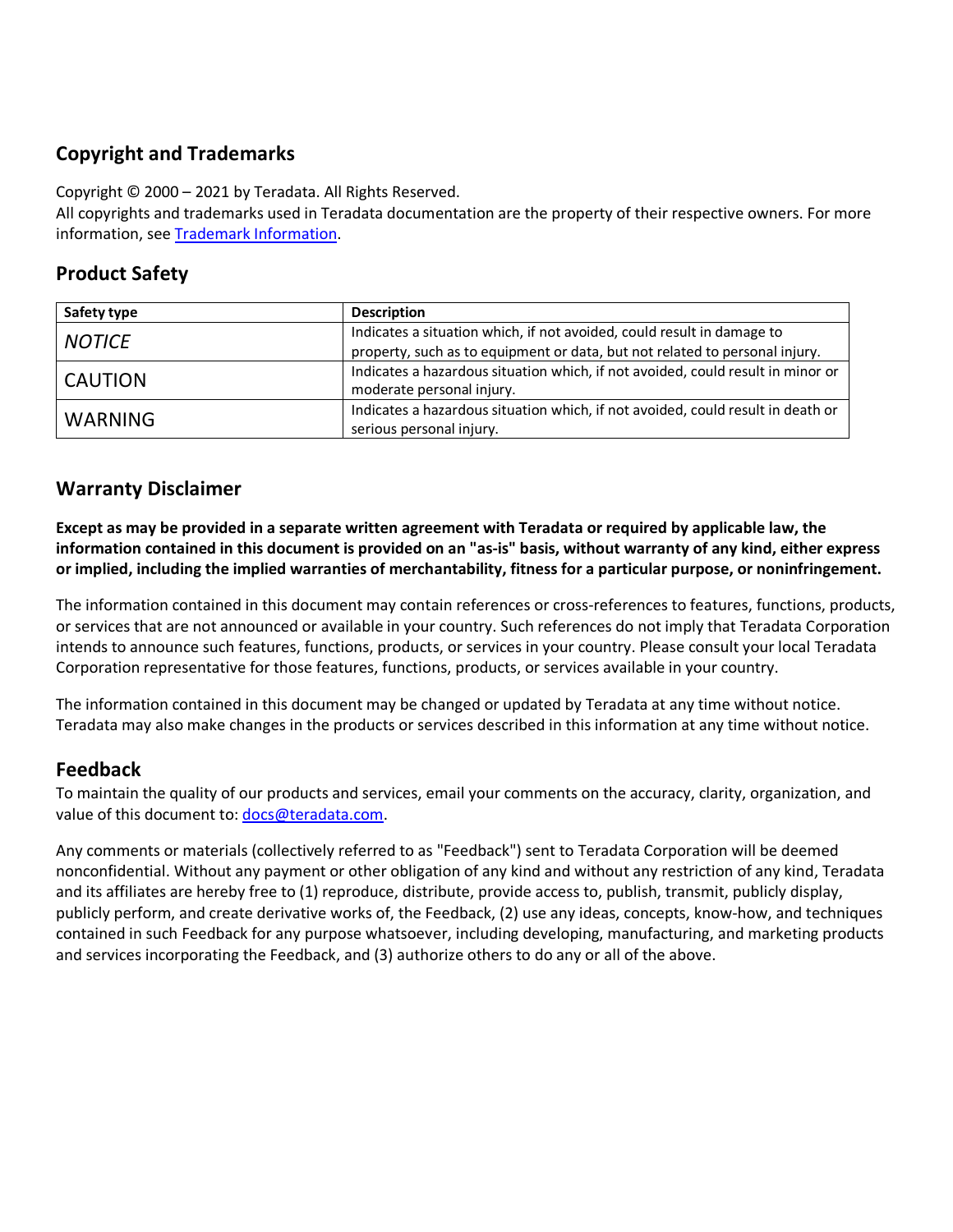### **Table of Contents**

| 2.1    |  |  |
|--------|--|--|
| 2.2    |  |  |
| 2.3    |  |  |
| 2.4    |  |  |
| 2.5    |  |  |
| 2.6    |  |  |
| 2.6.1  |  |  |
| 2.6.2  |  |  |
| 2.6.3  |  |  |
| 2.6.4  |  |  |
| 2.6.5  |  |  |
| 2.6.6  |  |  |
| 2.6.7  |  |  |
| 2.6.8  |  |  |
| 2.6.9  |  |  |
| 2.6.10 |  |  |
| 2.6.11 |  |  |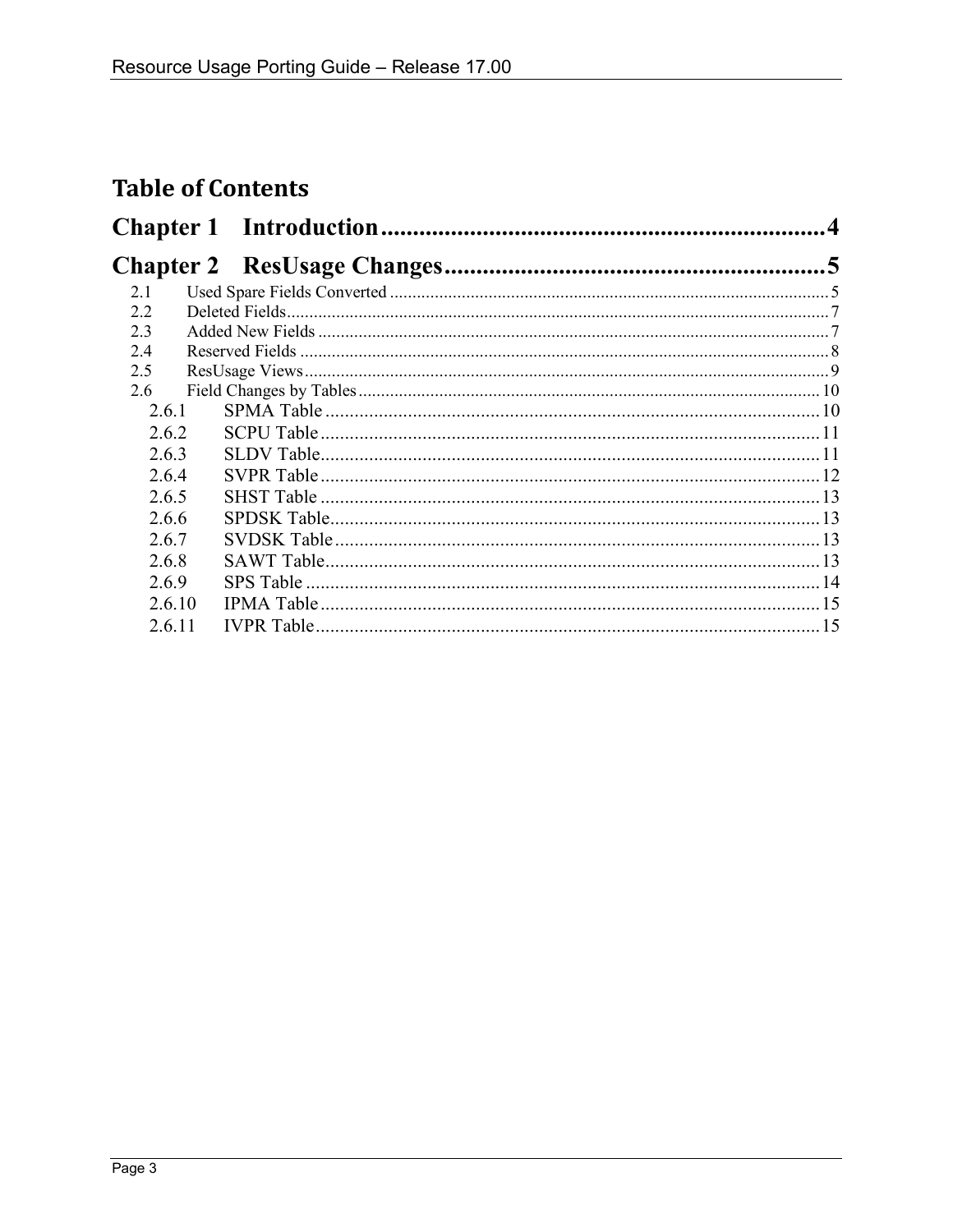# **Chapter 1 Introduction**

<span id="page-3-0"></span>Teradata Vantage™ is our flagship analytic platform offering, which evolved from our industry-leading Teradata® Database. Until references in content are updated to reflect this change, the term Teradata Database is synonymous with Teradata Vantage.

Teradata Advanced SQL Engine is the core of Teradata Vantage, based on our best-of-breed Teradata Database processing capability. Advanced SQL refers to the ability to run advanced analytic functions beyond that of standard SQL.

This document describes the Advanced SQL Engine Release 17.00 Resource Sampling Subsystem (RSS) changes that affect users of the Resource Usage (ResUsage) tables.

Changes for this release involve conversion of used spare fields to permanent columns, addition of new fields, and removal of moved fields. All major releases of Advanced SQL Engine have ResUsage table dictionary changes because changes are not allowed at other times. ResUsage views affected by the ResUsage table changes are also updated accordingly.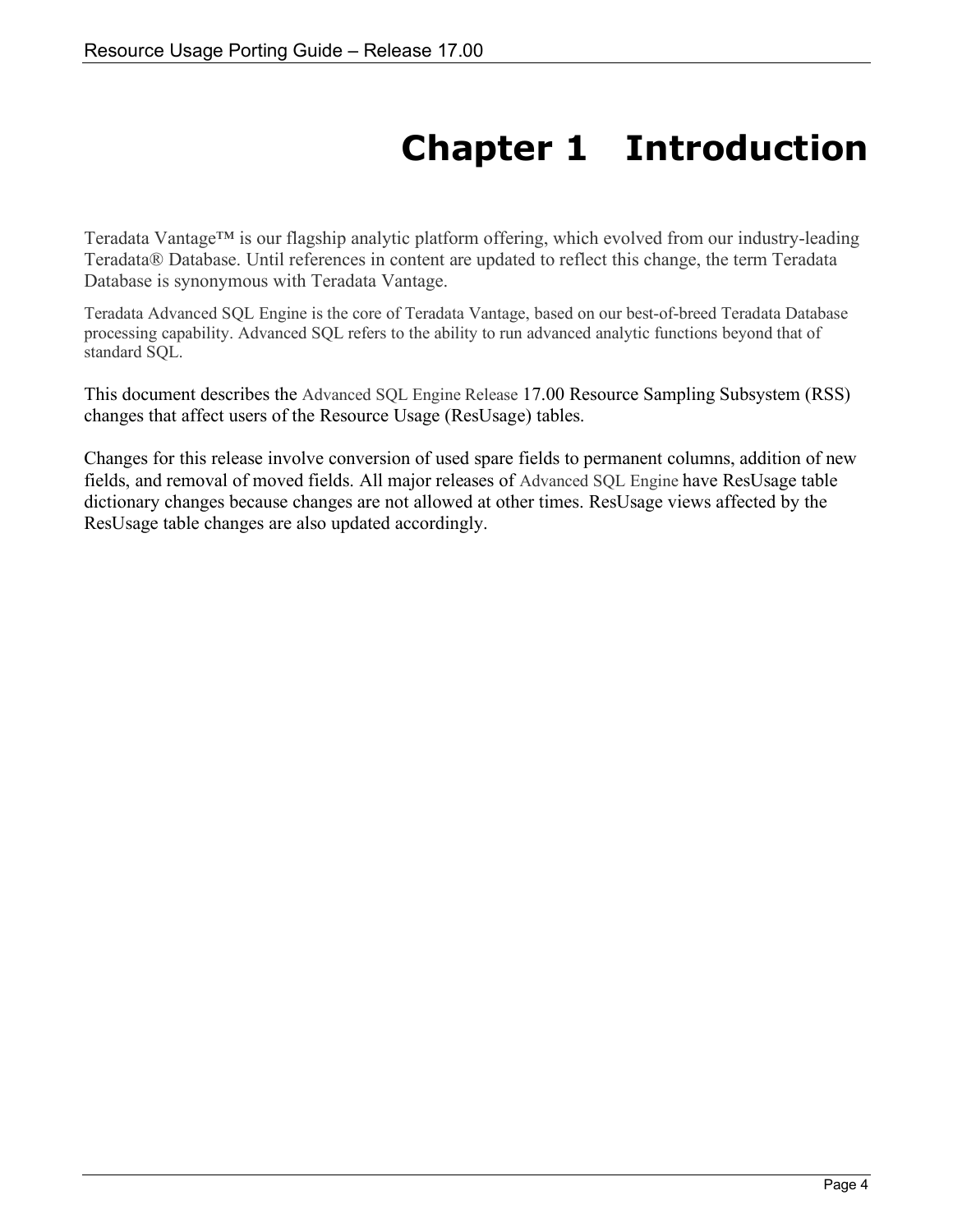# **Chapter 2 ResUsage Changes**

### <span id="page-4-1"></span><span id="page-4-0"></span>*Used Spare Fields Converted*

Spare fields that were used in Teradata Database 16.x are changed to permanent fields in Advanced SQL Engine Release 17.00. New fields were added, and views were updated where the Spare fields were mapped to the final names. Refer to *Teradata Vantage<sup>TM</sup> Resource Usage Macros and Tables*, B035-1099, for a description of the fields.

| <b>Table</b> | Release 16.x name | Release 17.00 name              |
|--------------|-------------------|---------------------------------|
| <b>SPMA</b>  | Spare03           | <b>IoThrottleCount</b>          |
|              | Spare04           | <b>IoThrottleTime</b>           |
|              | Spare05           | <b>IoThrottleTimeMax</b>        |
|              | Spare16           | IoThrottleCntZeroIotas          |
|              | Spare17           | <b>IoThrottleCntInsuffIotas</b> |
|              | Spare18           | IoThrottleCntInsuffIotasHL      |
|              | Spare19           | IoThrottleCntMaxQD              |
|              | Spare00           | <b>NosTables</b>                |
|              | Spare01           | NosPhysReadIOs                  |
|              | Spare06           | NosPhysReadIOKB                 |
|              | Spare07           | <b>NosFiles</b>                 |
|              | Spare08           | NosFilesSkipped                 |
|              | Spare09           | NosRecordsReturned              |
|              | Spare10           | NosRecordsReturnedKB            |
|              | Spare11           | NosRecordsSkipped               |
|              | Spare12           | NosTotalIOWaitTime              |
|              | Spare13           | NosMaxIOWaitTime                |
|              | Spare14           | NosCPUTime                      |
|              | Spare15           | PageCacheKB                     |
|              | SpareInt          | TDEnabledCPUs                   |
| <b>IPMA</b>  | Spare01           | ResdTodStartSec                 |
|              | Spare02           | ResdTodStartUsec                |
|              | Spare03           | ResdTodSleepSec                 |
|              | Spare04           | ResdTodSleepUsec                |
|              | Spare05           | ResdTodWakeupSec                |
|              | Spare06           | ResdTodWakeupUsec               |
|              | Spare07           | ResdReqNum                      |
|              | SpareInt          | <b>ResdWaitTimeMsecs</b>        |
|              | Spare08           | GatherTodCurrSec                |
|              | Spare09           | GatherTodCurrUsec               |
| <b>SVPR</b>  | Spare13           | NosPhysReadIOs                  |
|              | Spare21           | NosPhysReadIOKB                 |
|              | Spare22           | <b>NosFiles</b>                 |
|              | Spare23           | NosFilesSkipped                 |
|              | Spare24           | NosRecordsReturned              |
|              | Spare25           | NosRecordsReturnedKB            |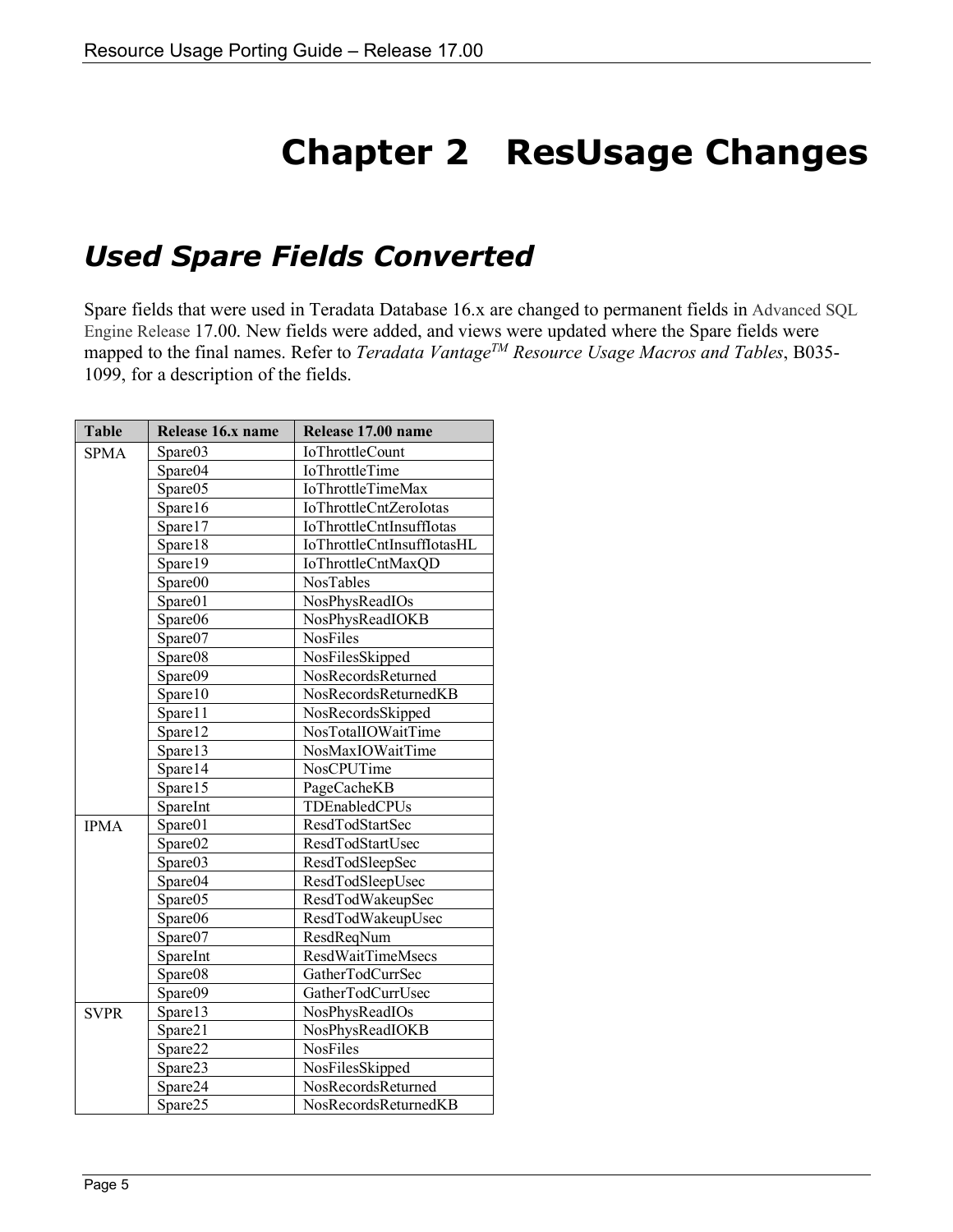| <b>Table</b> | Release 16.x name | Release 17.00 name              |
|--------------|-------------------|---------------------------------|
|              | Spare26           | NosRecordsSkipped               |
|              | Spare27           | NosTotalIOWaitTime              |
|              | Spare28           | NosMaxIOWaitTime                |
|              | Spare29           | NosCPUTime                      |
|              | Spare18           | TJPurges                        |
|              | Spare19           | TJDbPurgeReads                  |
|              | Spare20           | TJDbPurgeDeletes                |
|              | Spare08           | <b>RRDHCount</b>                |
|              | Spare09           | <b>RRDHCascAll</b>              |
|              | Spare10           | <b>RRDHCascMost</b>             |
|              | Spare11           | <b>RRDHCascSome</b>             |
| <b>SCPU</b>  | Spare00           | TDEnabled                       |
| <b>SLDV</b>  | Reserved2         | LdvName                         |
|              | Spare00           | <b>IoThrottleCount</b>          |
|              | Spare01           | IoThrottleTime                  |
|              | Spare02           | IoThrottleCntZeroIotas          |
|              | Spare03           | <b>IoThrottleCntInsuffIotas</b> |
|              | Spare04           | IoThrottleCntInsuffIotasHL      |
|              | Spare05           | IoThrottleCntMaxQD              |
| <b>SPDSK</b> | Reserved0         | ArrayName                       |
|              | Spare00           | IoThrottleCount                 |
|              | Spare01           | IoThrottleTime                  |
|              | Spare02           | <b>IoThrottleTimeMax</b>        |
|              | Spare07           | IoThrottleCntZeroIotas          |
|              | Spare08           | <b>IoThrottleCntInsuffIotas</b> |
|              | Spare09           | IoThrottleCntInsuffIotasHL      |
|              | Spare17           | IoThrottleCntMaxQD              |
|              | Spare03           | RawReadRespTot                  |
|              | Spare04           | RawWriteRespTot                 |
|              | Spare05           | RawReadRespMax                  |
|              | Spare06           | RawWriteRespMax                 |
| <b>SPS</b>   | Spare07           | IoThrottleTime                  |
|              | Spare08           | IoThrottleTimeMax               |
|              | Spare13           | IoThrottleCntZeroIotas          |
|              | Spare14           | <b>IoThrottleCntInsuffIotas</b> |
|              | Spare15           | IoThrottleCntInsuffIotasHL      |
|              | Spare16           | IoThrottleCntMaxQD              |
|              | Spare09           | ReadRespMax                     |
|              | Spare10           | WriteRespMax                    |
|              | Spare11           | ReadRespTot                     |
|              | Spare12           | WriteRespTot                    |
|              | Spare00           | ProcBlksCpuThrottle             |
|              | Spare01           | ProcWaitCpuThrottle             |
|              | Spare02           | <b>RRDHCount</b>                |
|              | Spare18           | <b>RRDHCascAll</b>              |
|              | Spare19           | <b>RRDHCascSome</b>             |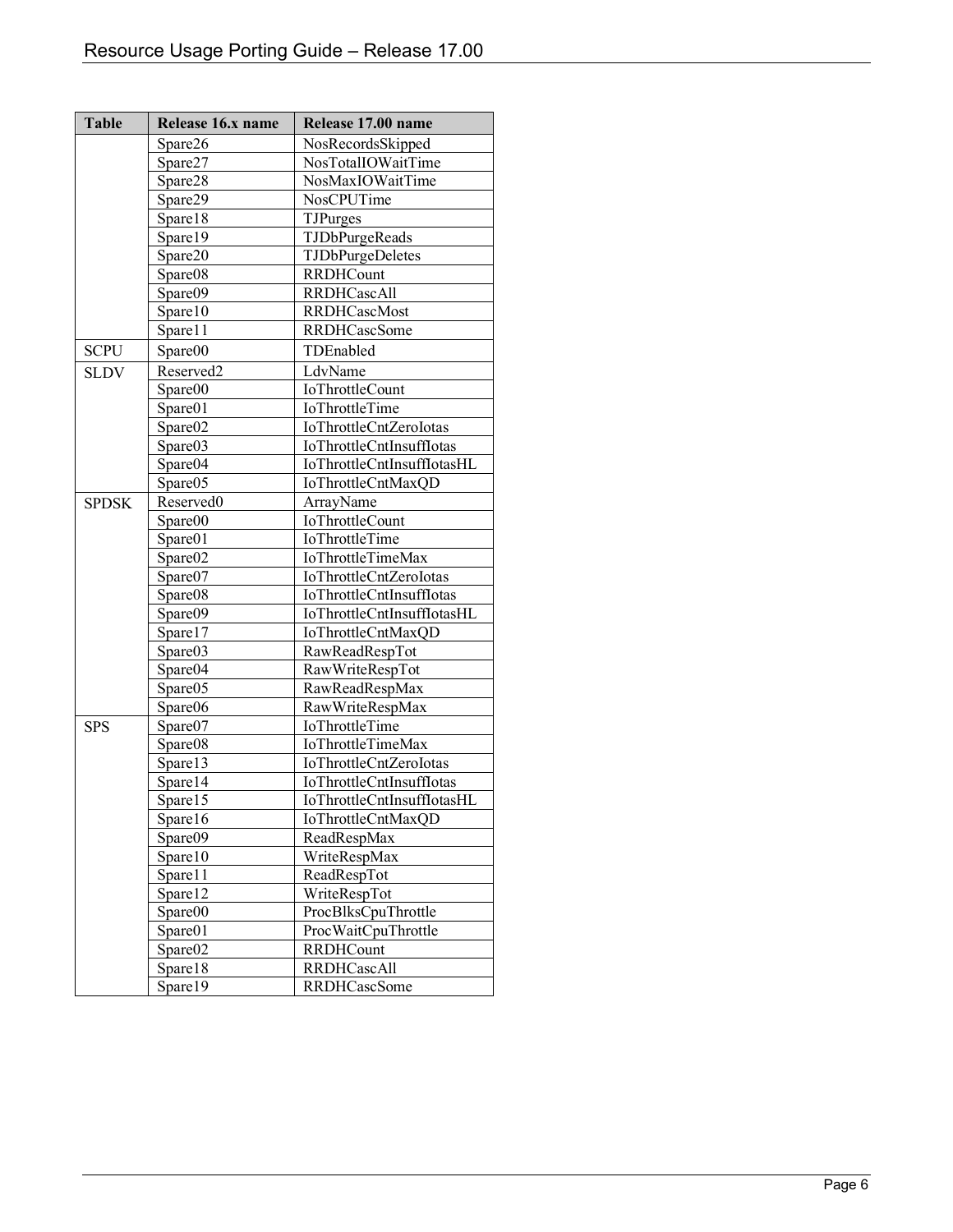# <span id="page-6-0"></span>*Deleted Fields*

The following fields were deleted.

| <b>Table</b> | Deleted column   |  |
|--------------|------------------|--|
| <b>IVPR</b>  | <b>TJPurges</b>  |  |
|              | TJDbPurgeReads   |  |
|              | TJDbPurgeDeletes |  |

# <span id="page-6-1"></span>*Added New Fields*

Refer to *Teradata Vantage<sup>TM</sup>* - *Resource Usage Macros and Tables*, B035-1099, for a description of the fields.

| <b>Table</b> | <b>Column name</b> |  |
|--------------|--------------------|--|
| <b>SVPR</b>  | UdfMemInuseKB      |  |
|              | UdfVmSizeKB        |  |
| <b>SPS</b>   | UdfServ            |  |
|              | UdfExec            |  |
|              | UdfServOther       |  |
|              | UdfExecOther       |  |
| <b>IPMA</b>  | SegMDLAlloc09      |  |
|              | SegMDLFree09       |  |
|              | SegMDLRelease09    |  |
|              | SegMDLRecycle09    |  |
|              | SegMDLAlloc10      |  |
|              | SegMDLFree10       |  |
|              | SegMDLRelease10    |  |
|              | SegMDLRecycle10    |  |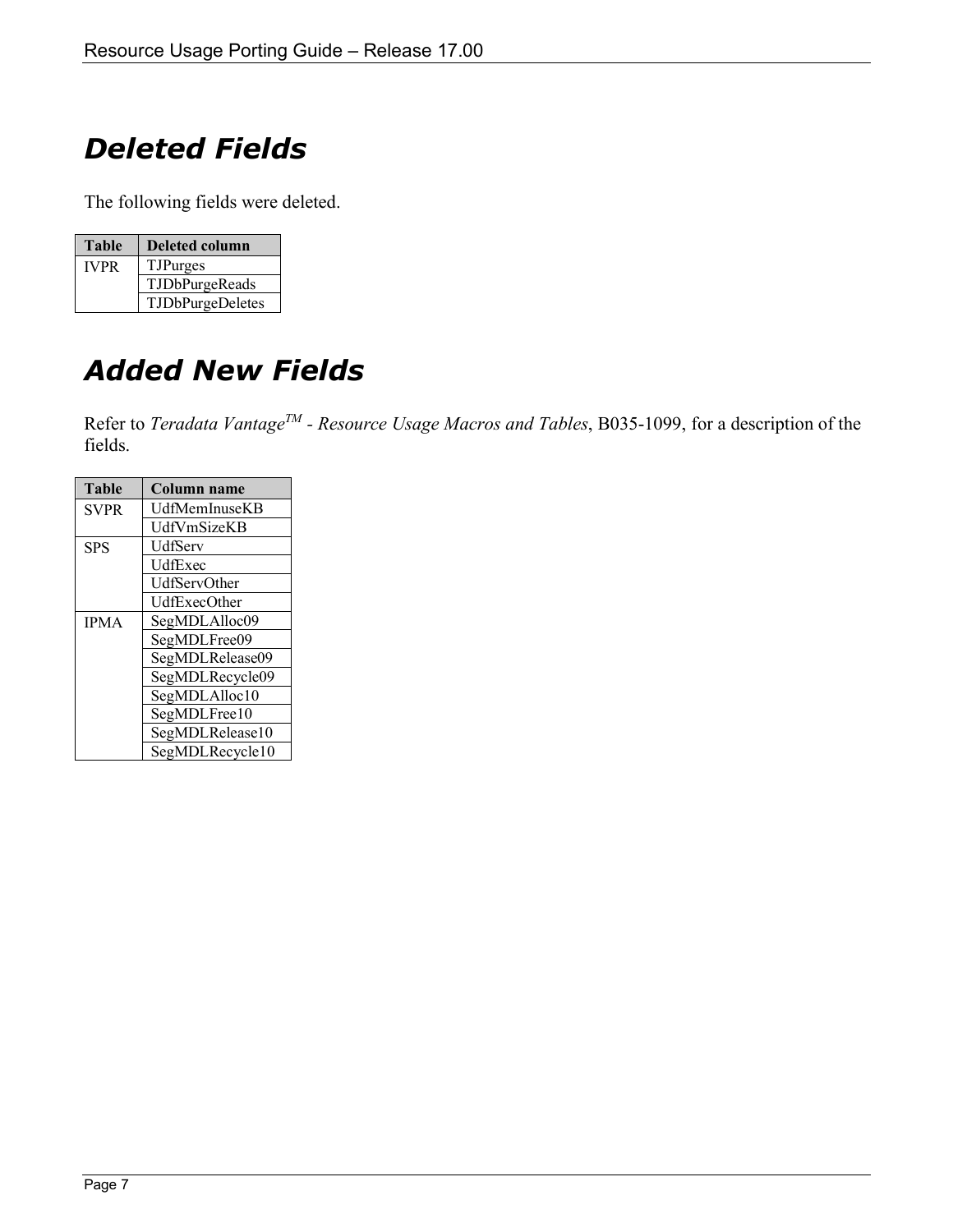# <span id="page-7-0"></span>*Reserved Fields*

Reserved fields are house-keeping fields reserved for future use. The following reserved fields are new or deleted:

| <b>Table</b> | <b>Column Name</b>     | <b>Note</b> |
|--------------|------------------------|-------------|
| <b>SPMA</b>  | Reserved <sub>S0</sub> | <b>New</b>  |
|              | ReservedS1             | <b>New</b>  |
|              | Reserved00             | <b>New</b>  |
|              | Reserved0              | Deleted     |
|              | Reserved1              | Deleted     |
|              | Reserved2              | Deleted     |
| <b>IPMA</b>  | ReservedS0             | New         |
|              | ReservedS1             | <b>New</b>  |
|              | Reserved00             | <b>New</b>  |
|              | Reserved0              | Deleted     |
|              | Reserved1              | Deleted     |
|              | Reserved2              | Deleted     |
| <b>SVPR</b>  | ReservedS0             | New         |
|              | ReservedS1             | <b>New</b>  |
|              | Reserved00             | <b>New</b>  |
|              | Reserved               | Deleted     |
| <b>IVPR</b>  | Reserved <sub>S0</sub> | <b>New</b>  |
|              | Reserved <sub>S1</sub> | <b>New</b>  |
|              | Reserved00             | <b>New</b>  |
|              | Reserved               | Deleted     |
| <b>SCPU</b>  | Reserved <sub>S0</sub> | <b>New</b>  |
|              | Reserved               | Deleted     |
| <b>SHST</b>  | Reserved <sub>S0</sub> | <b>New</b>  |
|              | ReservedS1             | <b>New</b>  |
|              | Reserved               | Deleted     |
|              | Reserved <sub>2</sub>  | Deleted     |
| <b>SAWT</b>  | Reserved <sub>S0</sub> | New         |
|              | Reserved               | Deleted     |
| <b>SLDV</b>  | Reserved <sub>S0</sub> | New         |
|              | ReservedS1             | <b>New</b>  |
|              | ReservedS2             | New         |
|              | Reserved0              | Deleted     |
|              | Reserved1              | Deleted     |
|              | Reserved2              | Deleted     |
| <b>SPDSK</b> | Reserved <sub>S0</sub> | <b>New</b>  |
|              | ReservedS1             | <b>New</b>  |
|              | Reserved               | Deleted     |
|              | Reserved0              | Deleted     |
| <b>SVDSK</b> | ReservedS0             | New         |
|              | Reserved               | Deleted     |
| <b>SPS</b>   | Reserved <sub>S0</sub> | New         |
|              | ReservedS1             | New         |
|              | Reserved00             | New         |
|              | Reserved               | Deleted     |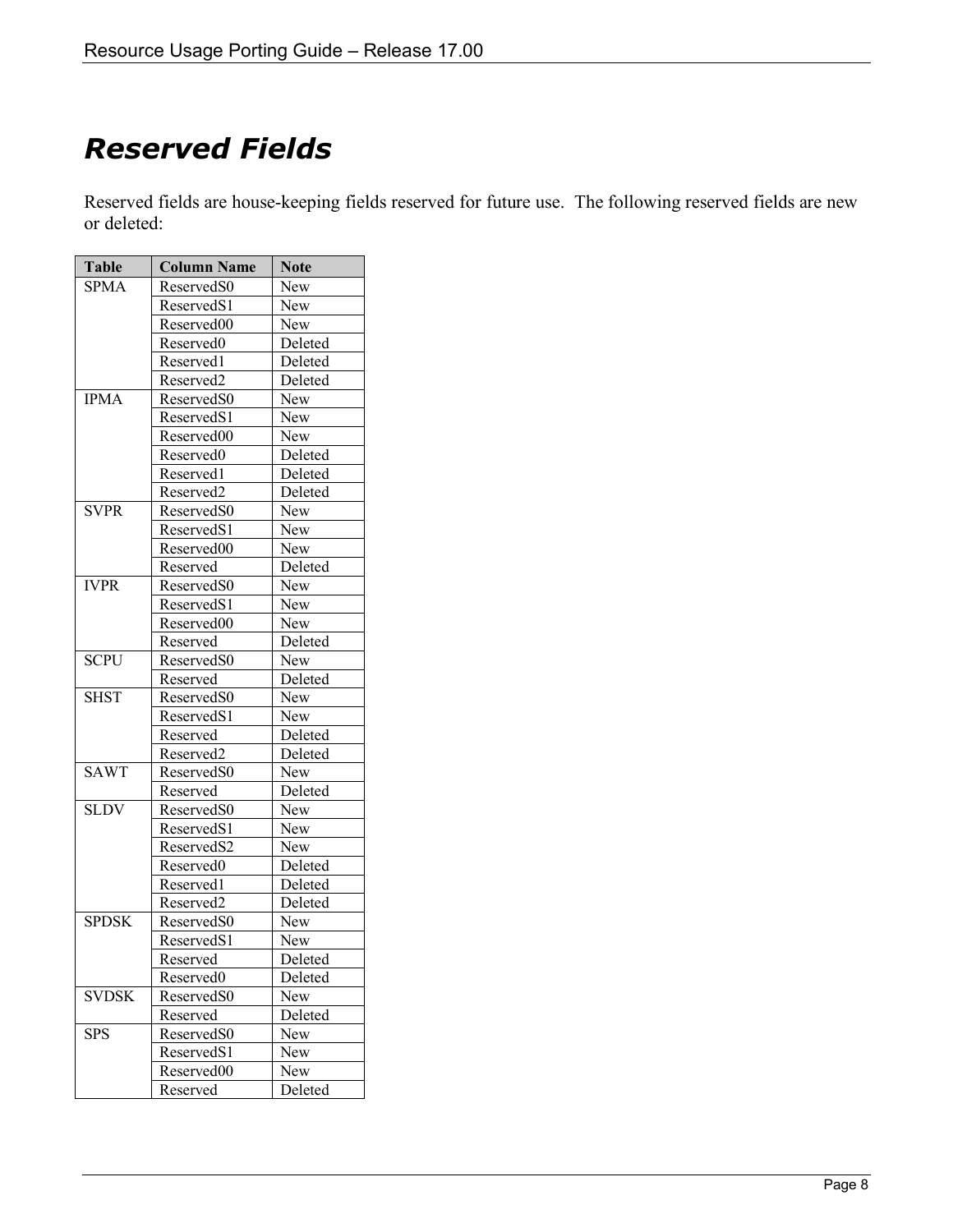### <span id="page-8-0"></span>*ResUsage Views*

All views contain all the fields in the source table in addition to any combining of fields or other math resulting in new fields. This allows the view to be the primary interface to the ResUsage data rather than the ResUsage tables themselves. Any corrections to any fields in the view can be made without affecting the table, and you do not need to change any reports to pick up the corrected field. Views can be modified without sysinit/tableinit operations.

In this release ResUsage views were updated to be in sync with the updates made to the ResUsage tables.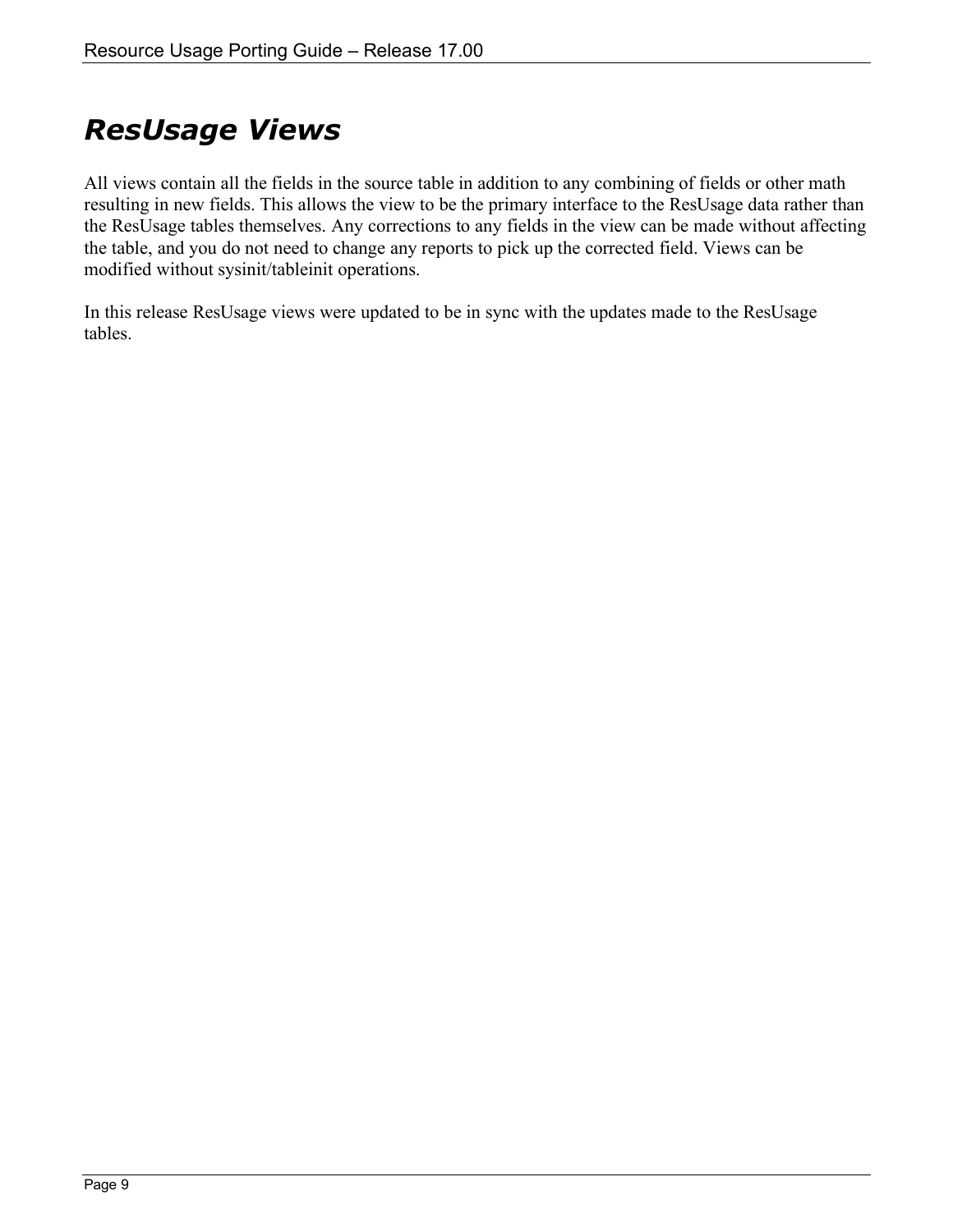## <span id="page-9-0"></span>*Field Changes by Tables*

This section identifies all the RSS field changes between Teradata Database 16.x and Advanced SQL Engine Release 17.00. Refer to *Teradata VantageTM - Resource Usage Macros and Tables*, B035-1099, for a description of the fields.

#### <span id="page-9-1"></span>**SPMA Table**

| Category          | Column                          | Change    | <b>Notes</b>                            |
|-------------------|---------------------------------|-----------|-----------------------------------------|
| Housekeeping      | ReservedS0                      | new       | Reserved for future use.                |
|                   | ReservedS1                      | new       | Reserved for future use.                |
|                   | Reserved00                      | new       | Reserved for future use.                |
|                   | Reserved <sub>0</sub>           | deleted   |                                         |
|                   | Reserved1                       | deleted   |                                         |
|                   | Reserved <sub>2</sub>           | deleted   |                                         |
| <b>Statistics</b> | <b>IoThrottleCount</b>          | converted | Spare03 converted to permanent column.  |
|                   | IoThrottleTime                  | converted | Spare04 converted to permanent column.  |
|                   | <b>IoThrottleTimeMax</b>        | converted | Spare05 converted to permanent column.  |
|                   | IoThrottleCntZeroIotas          | converted | Spare16 converted to permanent column.  |
|                   | <b>IoThrottleCntInsuffIotas</b> | converted | Spare17 converted to permanent column.  |
|                   | IoThrottleCntInsuffIotasHL      | converted | Spare18 converted to permanent column.  |
|                   | IoThrottleCntMaxQD              | converted | Spare19 converted to permanent column.  |
|                   | <b>NosTables</b>                | converted | Spare00 converted to permanent column.  |
|                   | NosPhysReadIOs                  | converted | Spare01 converted to permanent column.  |
|                   | NosPhysReadIOKB                 | converted | Spare06 converted to permanent column.  |
|                   | <b>NosFiles</b>                 | converted | Spare07 converted to permanent column.  |
|                   | NosFilesSkipped                 | converted | Spare08 converted to permanent column.  |
|                   | NosRecordsReturned              | converted | Spare09 converted to permanent column.  |
|                   | NosRecordsReturnedKB            | converted | Spare10 converted to permanent column.  |
|                   | NosRecordsSkipped               | converted | Spare11 converted to permanent column.  |
|                   | NosTotalIOWaitTime              | converted | Spare12 converted to permanent column.  |
|                   | NosMaxIOWaitTime                | converted | Spare13 converted to permanent column.  |
|                   | NosCPUTime                      | converted | Spare14 converted to permanent column.  |
|                   | PageCacheKB                     | converted | Spare15 converted to permanent column.  |
|                   | TDEnabledCPUs                   | converted | SpareInt converted to permanent column. |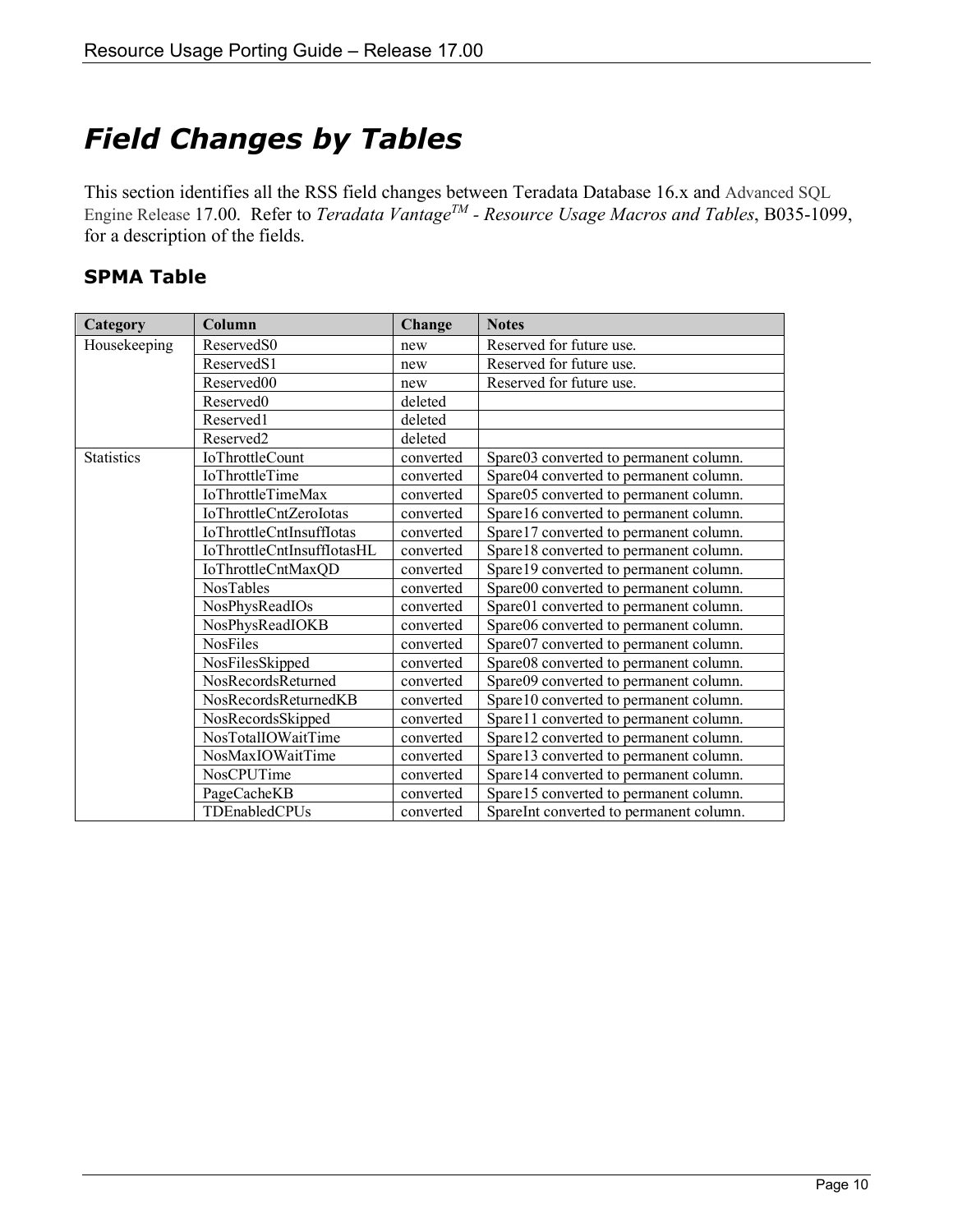#### <span id="page-10-0"></span>**SCPU Table**

| Category          | Column                 | <b>Change</b>                   | <b>Notes</b>                           |
|-------------------|------------------------|---------------------------------|----------------------------------------|
| Housekeeping      | Reserved <sub>S0</sub> | Reserved for future use.<br>new |                                        |
|                   | Reserved               | deleted                         |                                        |
| <b>Statistics</b> | TDEnabled              | converted                       | Spare00 converted to permanent column. |

#### <span id="page-10-1"></span>**SLDV Table**

| Category          | Column                     | Change    | <b>Notes</b>                             |
|-------------------|----------------------------|-----------|------------------------------------------|
| Housekeeping      | LdvName                    | converted | Reserved2 converted to permanent column. |
|                   | Reserved <sub>S0</sub>     | new       | Reserved for future use.                 |
|                   | Reserved <sub>S1</sub>     | new       | Reserved for future use.                 |
|                   | Reserved <sub>S2</sub>     | new       | Reserved for future use.                 |
|                   | Reserved <sub>0</sub>      | deleted   |                                          |
|                   | Reserved1                  | deleted   |                                          |
|                   | Reserved <sub>2</sub>      | deleted   |                                          |
| <b>Statistics</b> | <b>IoThrottleCount</b>     | converted | Spare00 converted to permanent column.   |
|                   | <b>IoThrottleTime</b>      | converted | Spare01 converted to permanent column.   |
|                   | IoThrottleCntZeroIotas     | converted | Spare02 converted to permanent column.   |
|                   | IoThrottleCntInsuffIotas   | converted | Spare03 converted to permanent column.   |
|                   | IoThrottleCntInsuffIotasHL | converted | Spare04 converted to permanent column.   |
|                   | IoThrottleCntMaxQD         | converted | Spare05 converted to permanent column.   |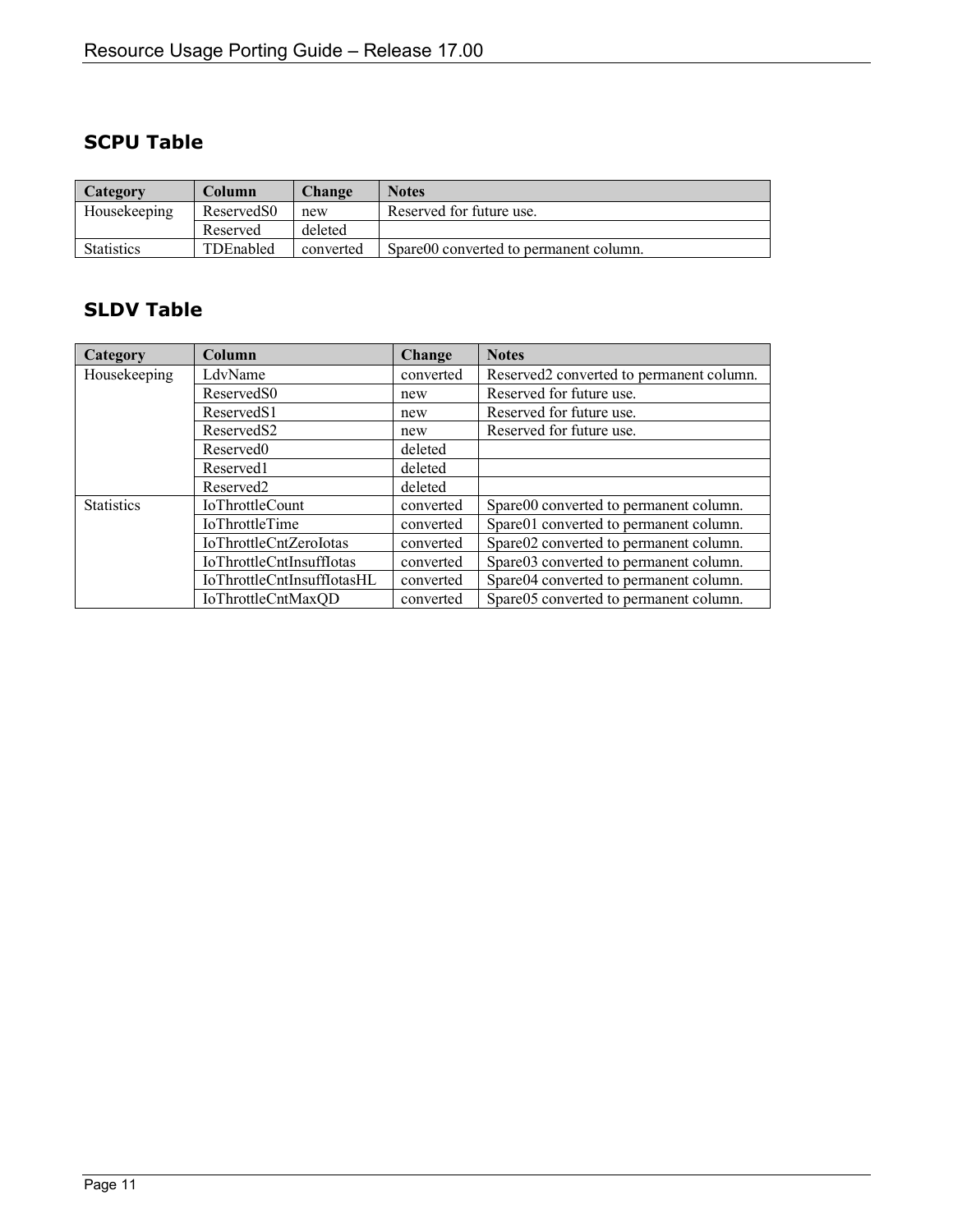#### <span id="page-11-0"></span>**SVPR Table**

| Category          | Column                  | Change    | <b>Notes</b>                           |
|-------------------|-------------------------|-----------|----------------------------------------|
| Housekeeping      | ReservedS0              | new       | Reserved for future use.               |
|                   | ReservedS1              | new       | Reserved for future use.               |
|                   | Reserved00              | new       | Reserved for future use.               |
|                   | Reserved                | deleted   |                                        |
| <b>Statistics</b> | NosPhysReadIOs          | converted | Spare13 converted to permanent column. |
|                   | NosPhysReadIOKB         | converted | Spare21 converted to permanent column. |
|                   | NosFiles                | converted | Spare22 converted to permanent column. |
|                   | NosFilesSkipped         | converted | Spare23 converted to permanent column. |
|                   | NosRecordsReturned      | converted | Spare24 converted to permanent column. |
|                   | NosRecordsReturnedKB    | converted | Spare25 converted to permanent column. |
|                   | NosRecordsSkipped       | converted | Spare26 converted to permanent column. |
|                   | NosTotalIOWaitTime      | converted | Spare27 converted to permanent column. |
|                   | NosMaxIOWaitTime        | converted | Spare28 converted to permanent column. |
|                   | NosCPUTime              | converted | Spare29 converted to permanent column. |
|                   | <b>TJPurges</b>         | converted | Spare18 converted to permanent column. |
|                   | TJDbPurgeReads          | converted | Spare19 converted to permanent column. |
|                   | <b>TJDbPurgeDeletes</b> | converted | Spare20 converted to permanent column. |
|                   | <b>RRDHCount</b>        | converted | Spare08 converted to permanent column. |
|                   | <b>RRDHCascAll</b>      | converted | Spare09 converted to permanent column. |
|                   | <b>RRDHCascMost</b>     | converted | Spare10 converted to permanent column. |
|                   | <b>RRDHCascSome</b>     | converted | Spare11 converted to permanent column. |
|                   | UdfMemInuseKB           | new       |                                        |
|                   | UdfVmSizeKB             | new       |                                        |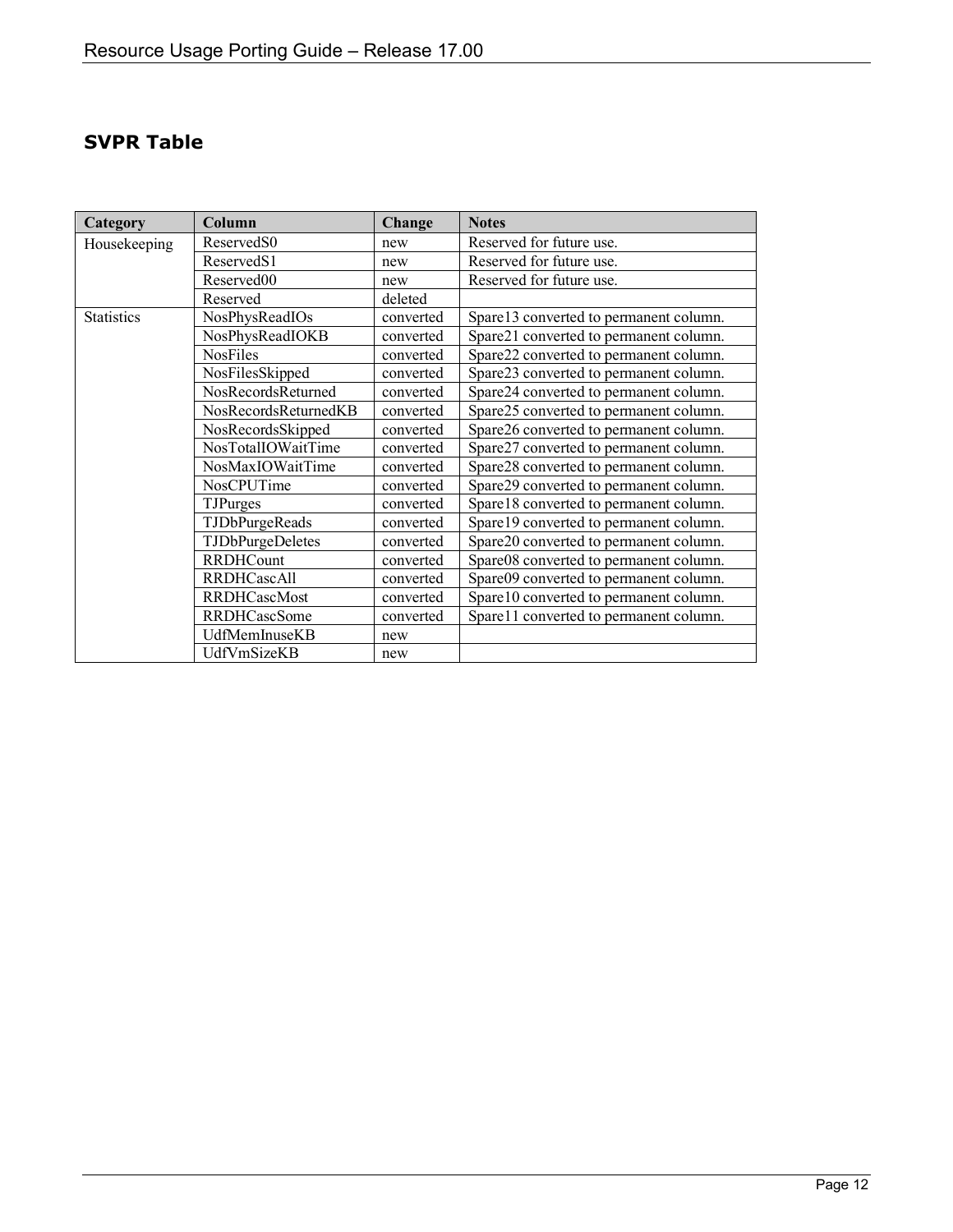#### <span id="page-12-0"></span>**SHST Table**

| <b>Category</b> | Column                 | <b>Change</b> | <b>Notes</b>             |
|-----------------|------------------------|---------------|--------------------------|
| Housekeeping    | Reserved <sub>S0</sub> | new           | Reserved for future use. |
|                 | Reserved <sub>S1</sub> | new           | Reserved for future use. |
|                 | Reserved               | deleted       |                          |
|                 | Reserved <sub>2</sub>  | deleted       |                          |

#### <span id="page-12-1"></span>**SPDSK Table**

| <b>Category</b>   | Column                          | Change    | <b>Notes</b>                             |
|-------------------|---------------------------------|-----------|------------------------------------------|
| Housekeeping      | ArrayName                       | converted | Reserved0 converted to permanent column. |
|                   | ReservedS0                      | new       | Reserved for future use.                 |
|                   | ReservedS1                      | new       | Reserved for future use.                 |
|                   | Reserved                        | deleted   |                                          |
|                   | Reserved <sub>0</sub>           | deleted   |                                          |
| <b>Statistics</b> | <b>IoThrottleCount</b>          | converted | Spare00 converted to permanent column.   |
|                   | <b>IoThrottleTime</b>           | converted | Spare01 converted to permanent column.   |
|                   | <b>IoThrottleTimeMax</b>        | converted | Spare02 converted to permanent column.   |
|                   | IoThrottleCntZeroIotas          | converted | Spare07 converted to permanent column.   |
|                   | <b>IoThrottleCntInsuffIotas</b> | converted | Spare08 converted to permanent column.   |
|                   | IoThrottleCntInsuffIotasHL      | converted | Spare09 converted to permanent column.   |
|                   | IoThrottleCntMaxQD              | converted | Spare17 converted to permanent column.   |
|                   | RawReadRespTot                  | converted | Spare03 converted to permanent column.   |
|                   | RawWriteRespTot                 | converted | Spare04 converted to permanent column.   |
|                   | RawReadRespMax                  | converted | Spare05 converted to permanent column.   |
|                   | RawWriteRespMax                 | converted | Spare06 converted to permanent column.   |

#### <span id="page-12-2"></span>**SVDSK Table**

| Category     | Column                 | <b>Change</b> | <b>Notes</b>             |
|--------------|------------------------|---------------|--------------------------|
| Housekeeping | Reserved <sub>S0</sub> | new           | Reserved for future use. |
|              | Reserved               | deleted       |                          |

#### <span id="page-12-3"></span>**SAWT Table**

| Category     | Column                 | <b>Change</b> | <b>Notes</b>             |
|--------------|------------------------|---------------|--------------------------|
| Housekeeping | Reserved <sub>S0</sub> | new           | Reserved for future use. |
|              | Reserved               | deleted       |                          |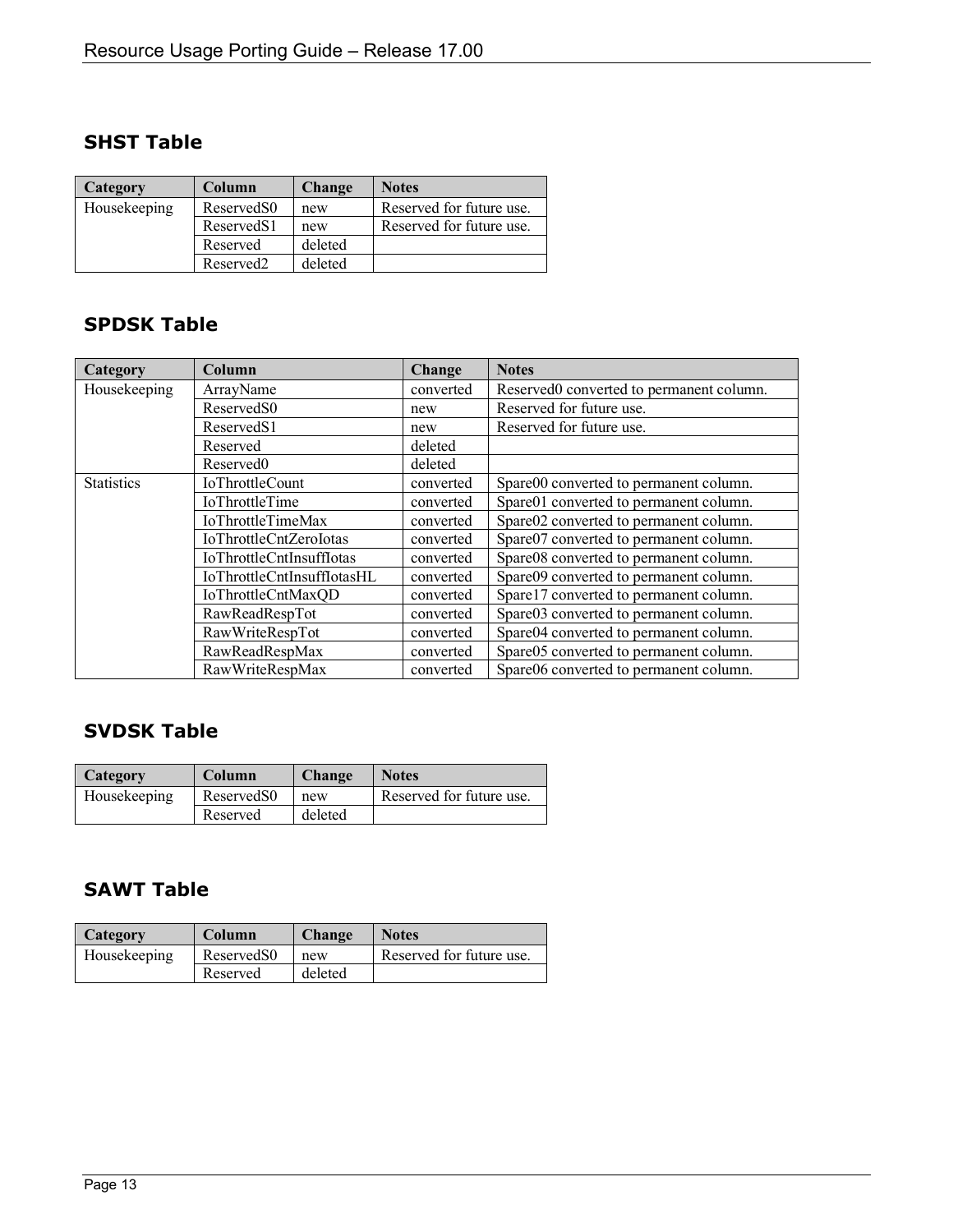<span id="page-13-0"></span>

| Category          | Column                          | Change    | <b>Notes</b>                           |
|-------------------|---------------------------------|-----------|----------------------------------------|
| Housekeeping      | Reserved <sub>S0</sub>          | new       | Reserved for future use.               |
|                   | ReservedS1                      | new       | Reserved for future use.               |
|                   | Reserved00                      | new       | Reserved for future use.               |
|                   | Reserved                        | deleted   |                                        |
| <b>Statistics</b> | <b>IoThrottleTime</b>           | converted | Spare07 converted to permanent column. |
|                   | <b>IoThrottleTimeMax</b>        | converted | Spare08 converted to permanent column. |
|                   | IoThrottleCntZeroIotas          | converted | Spare13 converted to permanent column. |
|                   | <b>IoThrottleCntInsuffIotas</b> | converted | Spare14 converted to permanent column. |
|                   | IoThrottleCntInsuffIotasHL      | converted | Spare15 converted to permanent column. |
|                   | IoThrottleCntMaxQD              | converted | Spare16 converted to permanent column. |
|                   | ReadRespMax                     | converted | Spare09 converted to permanent column. |
|                   | WriteRespMax                    | converted | Spare10 converted to permanent column. |
|                   | ReadRespTot                     | converted | Spare11 converted to permanent column. |
|                   | WriteRespTot                    | converted | Spare12 converted to permanent column. |
|                   | ProcBlksCpuThrottle             | converted | Spare00 converted to permanent column. |
|                   | ProcWaitCpuThrottle             | converted | Spare01 converted to permanent column. |
|                   | <b>RRDHCount</b>                | converted | Spare02 converted to permanent column. |
|                   | <b>RRDHCascAll</b>              | converted | Spare18 converted to permanent column. |
|                   | <b>RRDHCascSome</b>             | converted | Spare19 converted to permanent column. |
|                   | UdfServ                         | new       |                                        |
|                   | UdfExec                         | new       |                                        |
|                   | UdfServOther                    | new       |                                        |
|                   | UdfExecOther                    | new       |                                        |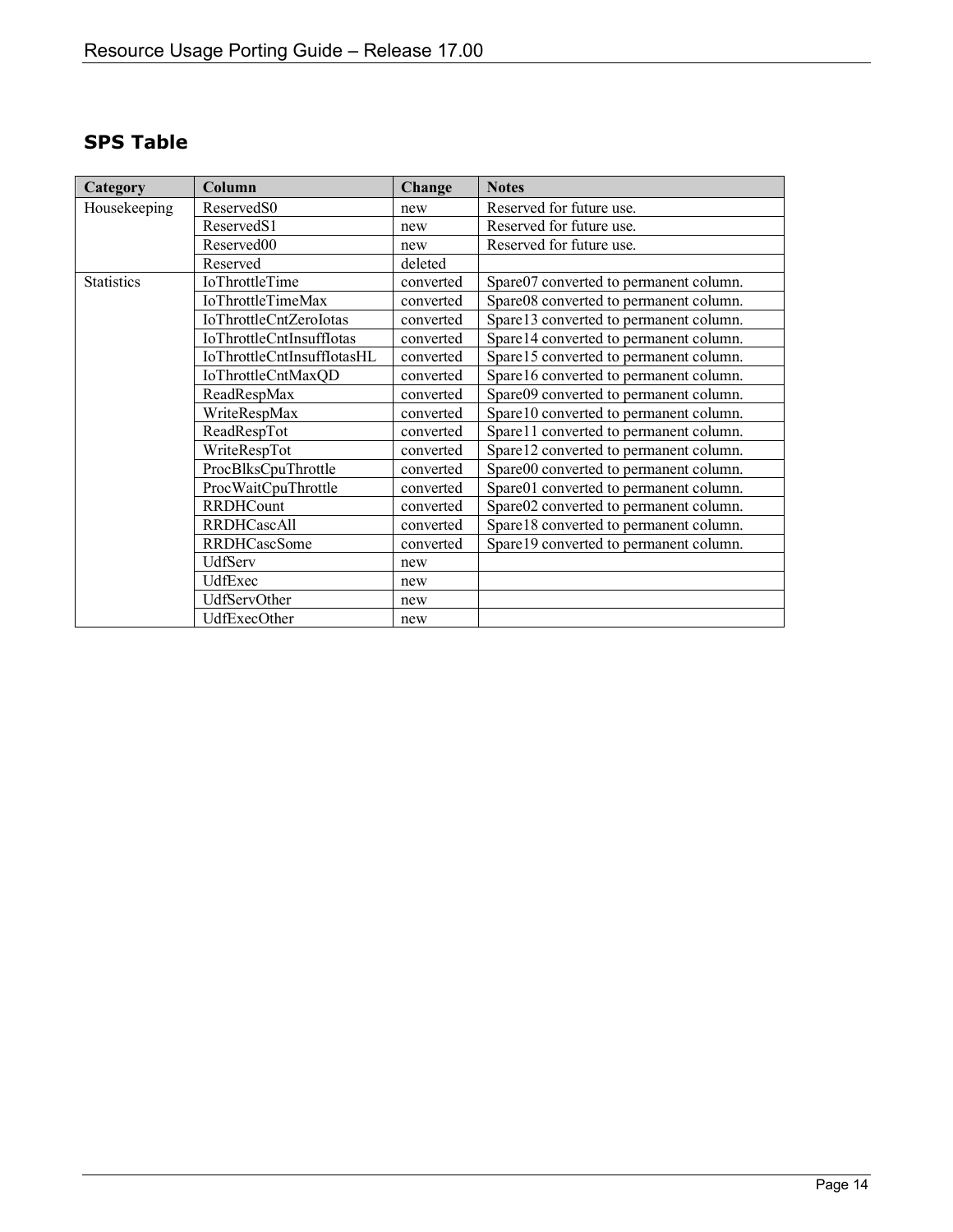| Category          | Column                   | Change    | <b>Notes</b>                            |
|-------------------|--------------------------|-----------|-----------------------------------------|
| Housekeeping      | Reserved <sub>S0</sub>   | new       | Reserved for future use.                |
|                   | ReservedS1               | new       | Reserved for future use.                |
|                   | Reserved00               | new       | Reserved for future use.                |
|                   | Reserved <sub>0</sub>    | deleted   |                                         |
|                   | Reserved1                | deleted   |                                         |
|                   | Reserved2                | deleted   |                                         |
| <b>Statistics</b> | ResdTodStartSec          | converted | Spare01 converted to permanent column.  |
|                   | ResdTodStartUsec         | converted | Spare02 converted to permanent column.  |
|                   | ResdTodSleepSec          | converted | Spare03 converted to permanent column.  |
|                   | ResdTodSleepUsec         | converted | Spare04 converted to permanent column.  |
|                   | ResdTodWakeupSec         | converted | Spare05 converted to permanent column.  |
|                   | ResdTodWakeupUsec        | converted | Spare06 converted to permanent column.  |
|                   | ResdReqNum               | converted | Spare07 converted to permanent column.  |
|                   | <b>ResdWaitTimeMsecs</b> | converted | SpareInt converted to permanent column. |
|                   | GatherTodCurrSec         | converted | Spare08 converted to permanent column.  |
|                   | GatherTodCurrUsec        | converted | Spare09 converted to permanent column.  |
|                   | SegMDLAlloc09            | new       |                                         |
|                   | SegMDLFree09             | new       |                                         |
|                   | SegMDLRelease09          | new       |                                         |
|                   | SegMDLRecycle09          | new       |                                         |
|                   | SegMDLAlloc10            | new       |                                         |
|                   | SegMDLFree10             | new       |                                         |
|                   | SegMDLRelease10          | new       |                                         |
|                   | SegMDLRecycle10          | new       |                                         |

#### <span id="page-14-0"></span>**IPMA Table**

#### <span id="page-14-1"></span>**IVPR Table**

| Category          | Column                  | Change  | <b>Notes</b>             |
|-------------------|-------------------------|---------|--------------------------|
| Housekeeping      | Reserved <sub>S0</sub>  | new     | Reserved for future use. |
|                   | Reserved <sub>S1</sub>  | new     | Reserved for future use. |
|                   | Reserved00              | new     | Reserved for future use. |
|                   | Reserved                | deleted |                          |
| <b>Statistics</b> | <b>TJPurges</b>         | deleted | Moved to SVPR.           |
|                   | TJDbPurgeReads          | deleted | Moved to SVPR.           |
|                   | <b>TJDbPurgeDeletes</b> | deleted | Moved to SVPR.           |